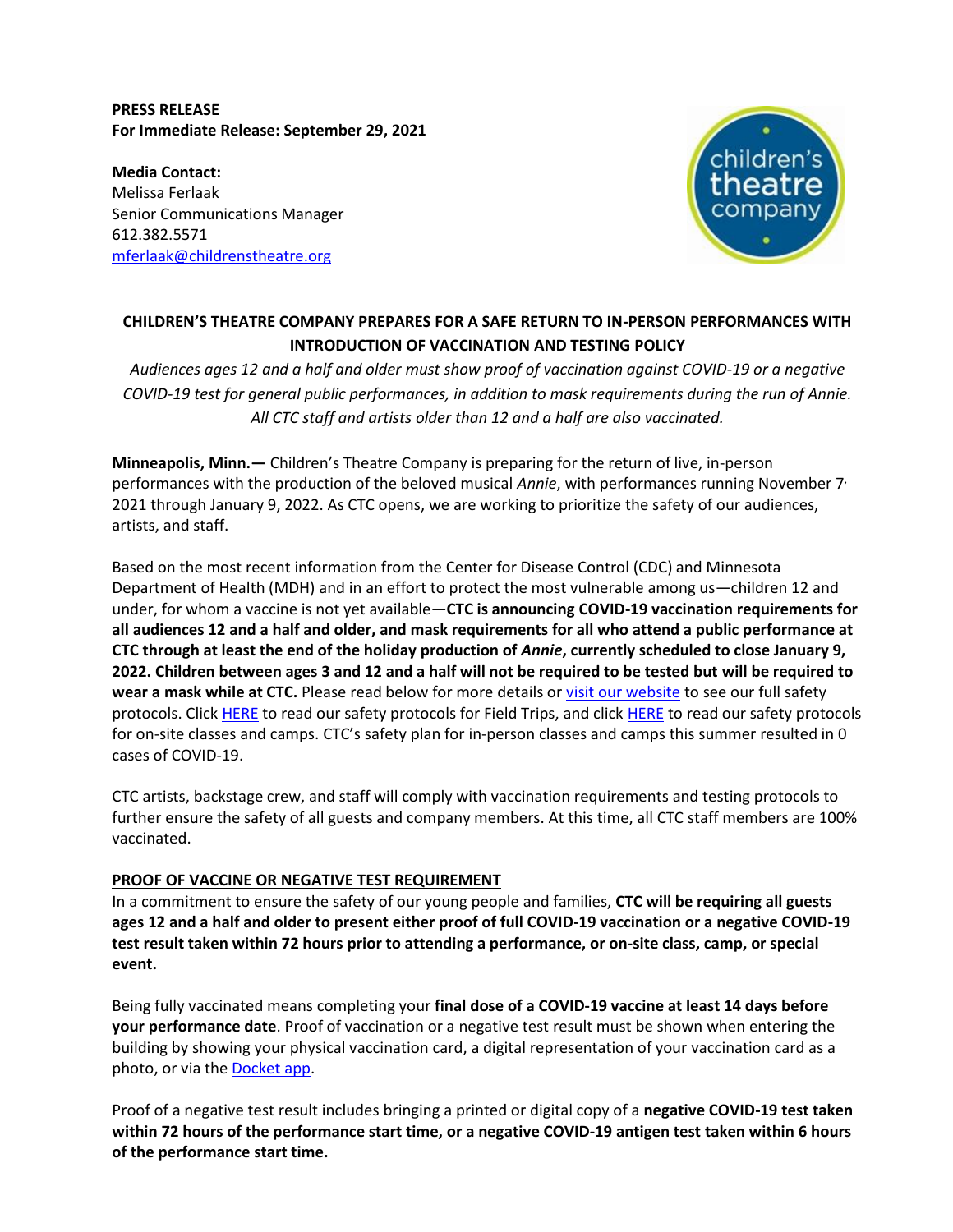#### **Vaccination and Testing Resources for Families**

- Schedule your free COVID-19 vaccination: [https://mn.gov/covid19/vaccine/find](https://mn.gov/covid19/vaccine/find-vaccine/locations/index.jsp)[vaccine/locations/index.jsp](https://mn.gov/covid19/vaccine/find-vaccine/locations/index.jsp)
- Request a copy of your Minnesota vaccination record or find information about obtaining vaccination records from other states.

<https://www.cdc.gov/vaccines/programs/iis/contacts-locate-records.html#state>

• Schedule a free COVID-19 test. [https://mn.gov/covid19/get-tested/testing](https://mn.gov/covid19/get-tested/testing-locations/index.jsp)[locations/index.jsp](https://mn.gov/covid19/get-tested/testing-locations/index.jsp)

#### **MASK REQUIREMENTS**

**All guests and staff will be required to wear masks inside the venue, with the exception of children aged two or younger.** This follows the Centers for Disease Control and Prevention's recent recommendation that everyone should wear a mask indoors regardless of vaccination status. Masks must be worn properly over both your nose and mouth. Bandanas and face shields are not sufficient substitutes for masks.

# **AUDIENCE CAPACITY**

At this time, no changes have been made to our audience capacity.

## **CLEANING AND AIR FILTRATION PROTOCOLS**

CTC has established **enhanced cleaning and sanitization protocols**, and has invested in **clean air filtration systems, including MERV-13 air filters and IWave ionic air purification systems** to all HVAC systems to optimize the amount of clean, fresh air flowing through our building.

## **CONTACTLESS TICKETING**

Mobile tickets will be issued and contactless ticket scanning will be available for all CTC performances. Patrons can manage tickets through their online account, with access to all upcoming dates and seat locations, the ability to request ticket exchanges, have tickets scanned on mobile devices without wasting paper. This information is accessible to patrons at: childrenstheatre.org/account

# **IF YOU FEEL SICK**

**We ask that guests stay home if they feel sick or have been exposed to COVID-19**. Please contact the Ticket Office to transfer your tickets to another performance, donate your tickets, or request a refund.

# **What We're Asking Patrons to Do**

- All audiences ages 12 and a half and older will be required to present either proof of full COVID-19 vaccination or a negative COVID-19 test result taken within 72 hours prior to attending a performance
- Until all children have access to a vaccine, we will require masks for our audience, except for children under the age of 2. An exception will also be made for patrons when eating or drinking in designated areas.
- Monitor your health, and the health of your family. If a ticketholder feels ill for any reason, please do not come to the theatre.
- If a ticketholder must miss their scheduled performance for health reasons, or if any performances need to be cancelled for any reason, ticketholders will be rescheduled at no charge, have their money held on account to be used at their convenience, or refunded.

# **What CTC is Doing**

• All CTC staff are fully vaccinated and will be required to wear masks when in our building. The exception will be our performers, who will not be masked while on stage during performances. All of our performers over the age of 12 have been vaccinated.